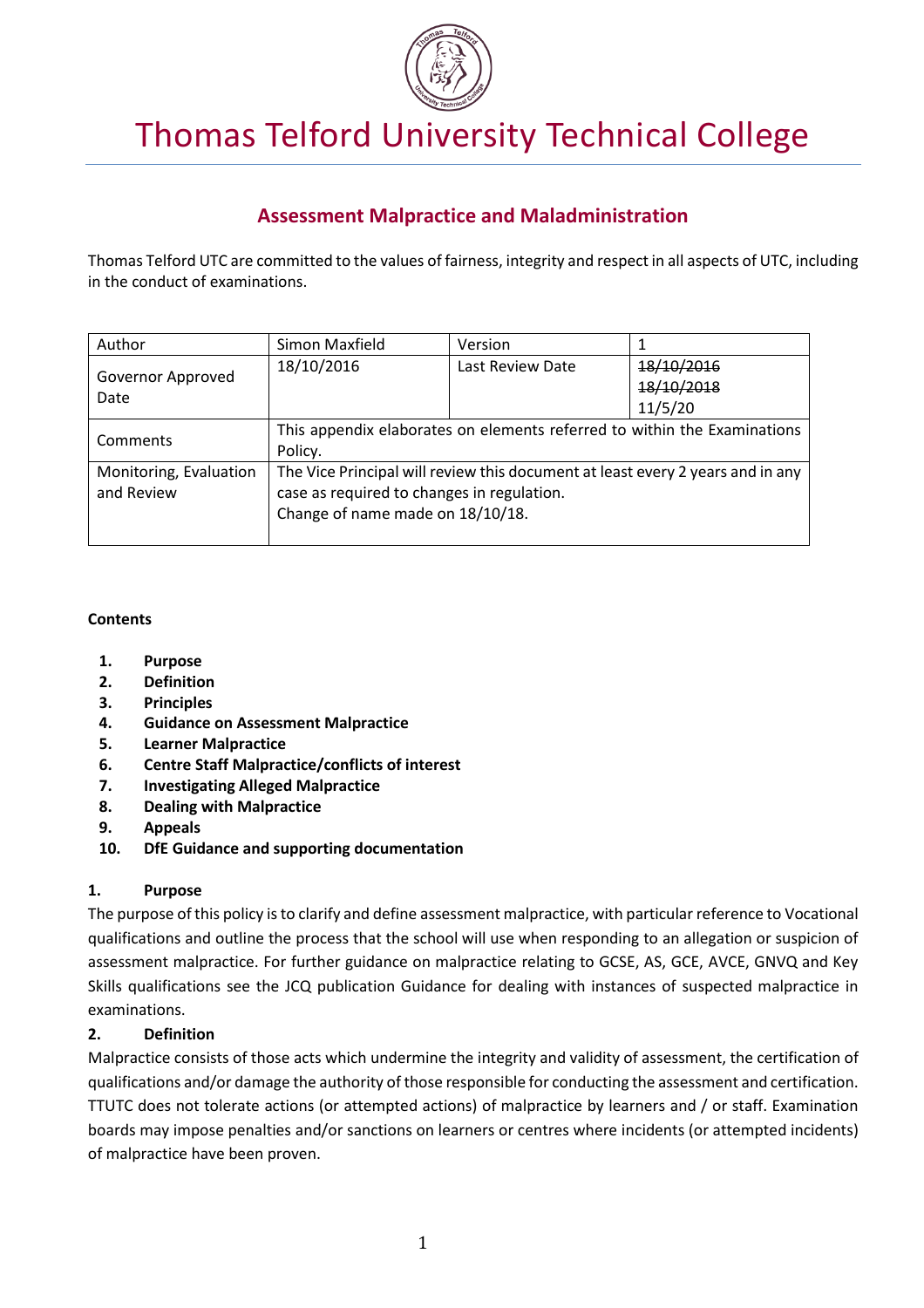#### **3. Principles**

Centre staff must be vigilant regarding assessment malpractice and where malpractice occurs it must be dealt with in an open and fair manner. In the interest of learners and staff, we will respond effectively and openly to all requests for an investigation into an incident or a suspected incident of malpractice. Normally, the Principal will supervise, through a nominated member of the senior leadership team, investigations resulting from allegations of malpractice. The Principal or nominated senior leader will inform learners and centre staff suspected of malpractice of their responsibilities and rights. In the case of Vocational qualifications, the centre will inform the appropriate examination board of our investigations. Examination boards reserve the right, in suspected cases of malpractice, to withhold the issuing of results/certificates while an investigation is in progress. Depending on the outcome of the investigation results/certificates may be released or withheld.

#### **4. Guidance on assessment malpractice**

Examination boards require assessors in centres to ask learners to declare that their work is their own, for instance:

• for internally assessed units, assessors are responsible for checking the validity of the learner's work.

• a centre and its learners must provide a written declaration that the evidence is authentic and that the assessment was conducted under the requirements of the assessment specification.

The centre will take positive steps to prevent or reduce the occurrence of learner malpractice. These steps include:

• using the induction period and the student handbook to inform learners of the centre's policy on malpractice and the penalties for attempted and actual incidents of malpractice

• showing learners the appropriate formats to record cited texts and other materials or information sources including websites. Learners should not be discouraged from conducting research; indeed evidence of relevant research often contributes to the achievement of higher grades. However, the submitted work must show evidence that the learner has interpreted and synthesised appropriate information and has acknowledged any sources used.

The centre will use procedures for assessing work in a way that reduces or identifies malpractice, e.g. plagiarism, collusion, cheating. These procedures may include:

• periods of supervised sessions during which evidence for assignments /tasks /coursework is produced by the learner

- altering assessment assignments/tasks/tools on a regular basis
- the assessor assessing work for a single assignment/task in a single session for the complete cohort of learners
- using oral questions with learners to ascertain their understanding of the concepts, application, etc. within their work
- assessors getting to know their learners' styles and abilities.

# **5. Learner malpractice**

Attempting to or actually carrying out any malpractice activity is not permitted by examination boards. The following are examples of malpractice by learners; this list is not exhaustive and other instances of malpractice may be considered by the examination board at its discretion:

• plagiarism by copying and passing off, as the learner's own, the whole or part(s) of another person's work, including artwork, images, words, computer generated work (including Internet sources), thoughts, inventions and/or discoveries whether published or not, with or without the originator's permission and without appropriately acknowledging the source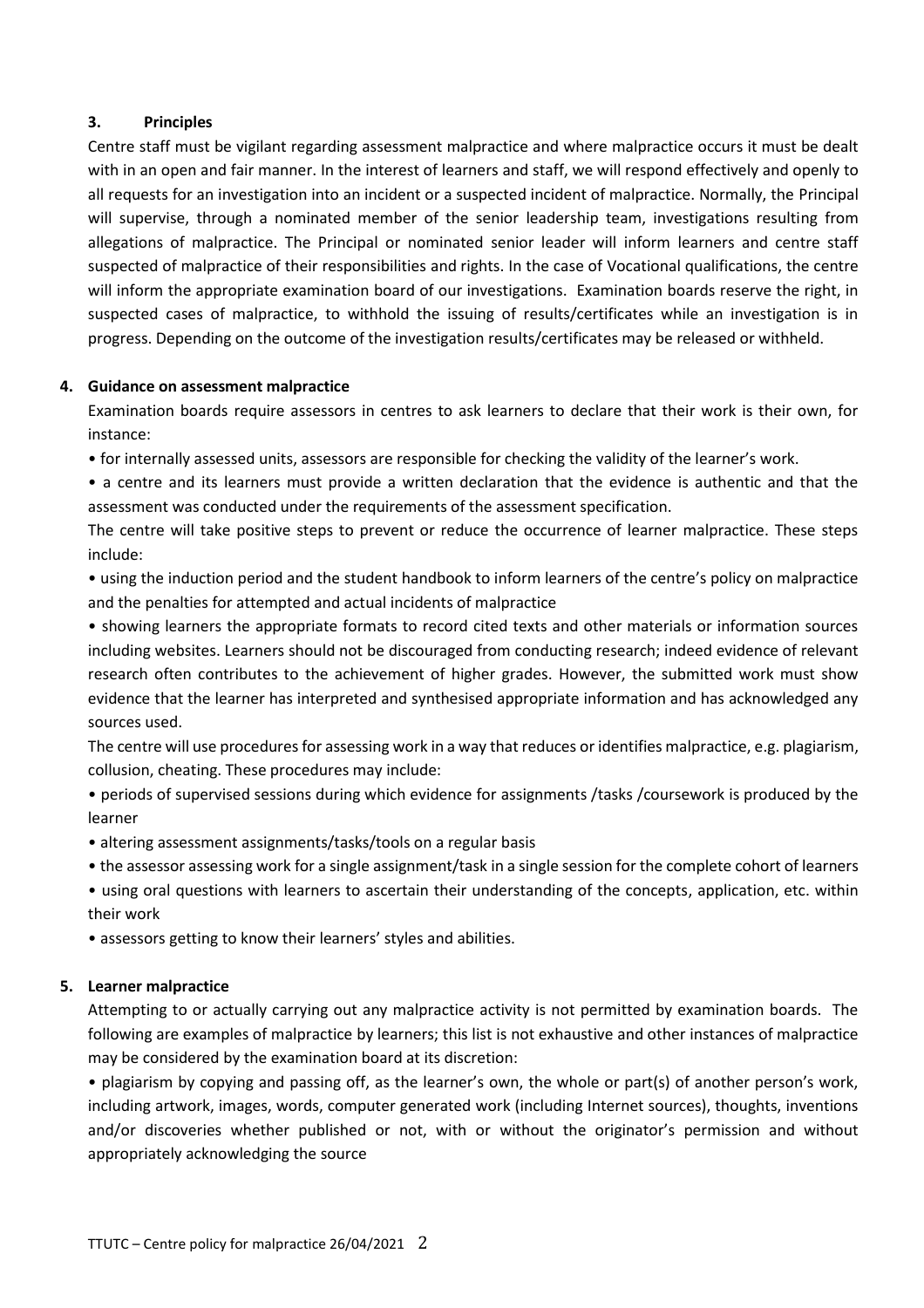• collusion by working collaboratively with other learners to produce work that is submitted as individual learner work. Learners should not be discouraged from teamwork, as this is an essential key skill for many sectors and subject areas, but the use of minutes, allocating tasks, agreeing outcomes, etc. are an essential part of team work and this must be made clear to the learners

• impersonation by pretending to be someone else in order to produce the work for another or arranging for another to take one's place in an assessment /examination /test.

• fabrication of results and/or evidence

• failing to abide by the instructions or advice of an assessor, a supervisor, an invigilator, or examination board conditions in relation to the assessment /examination /test rules, regulations and security.

• misuse of assessment/examination material

• introduction and/or use of unauthorised material contra to the requirements of supervised assessment/examination/test conditions, for example: notes, study guides, personal organisers, calculators, dictionaries (when prohibited), personal stereos, mobile phones or other similar electronic devices

• obtaining, receiving, exchanging or passing on information which could be assessment/examination/test related (or the attempt to) by means of talking or written papers/notes during supervised assessment/examination/test conditions

• behaving in such a way as to undermine the integrity of the assessment/examination/test

• the alteration of any results document, including certificates

### **6. Centre staff malpractice/conflicts of interest**

The following are examples of malpractice by centre staff. The list is not exhaustive and other instances of malpractice may be considered by examination boards at their discretion:

• failing to keep any examination board mark schemes secure

• failing to advise the Exams Office and then in turn the exam board(s) of potential conflicts of interest when asked to do so by the Exams Office at the beginning of each new academic year. In the event of a nonexamination year duties and personnel may need to be separated to ensure fairness in later process reviews and appeals

• alteration of any examination board mark schemes

• alteration of examination board assessment and grading criteria

• assisting learners in the production of work for assessment, where the support has the potential to influence the outcomes of assessment, for example where the assistance involves centre staff producing work for the learner (improper assistance to students)

• producing falsified witness statements, for example for evidence the learner has not generated

• allowing evidence, which is known by the staff member not to be the learner's own, to be included in a learner's assignment/task/portfolio/ coursework

• facilitating and allowing impersonation

• misusing the conditions for special learner requirements, for example where learners are permitted support, such as an amanuensis, this is permissible up to the point where the support has the potential to influence the outcome of the assessment

- failing to keep learner computer files secure
- falsifying records/certificates, for example by alteration, substitution, or by fraud

• fraudulent certificate claims, that is claiming for a certificate prior to the learner completing all the requirements of assessment

• failing to keep assessment/examination/test papers secure prior to the assessment/examination/test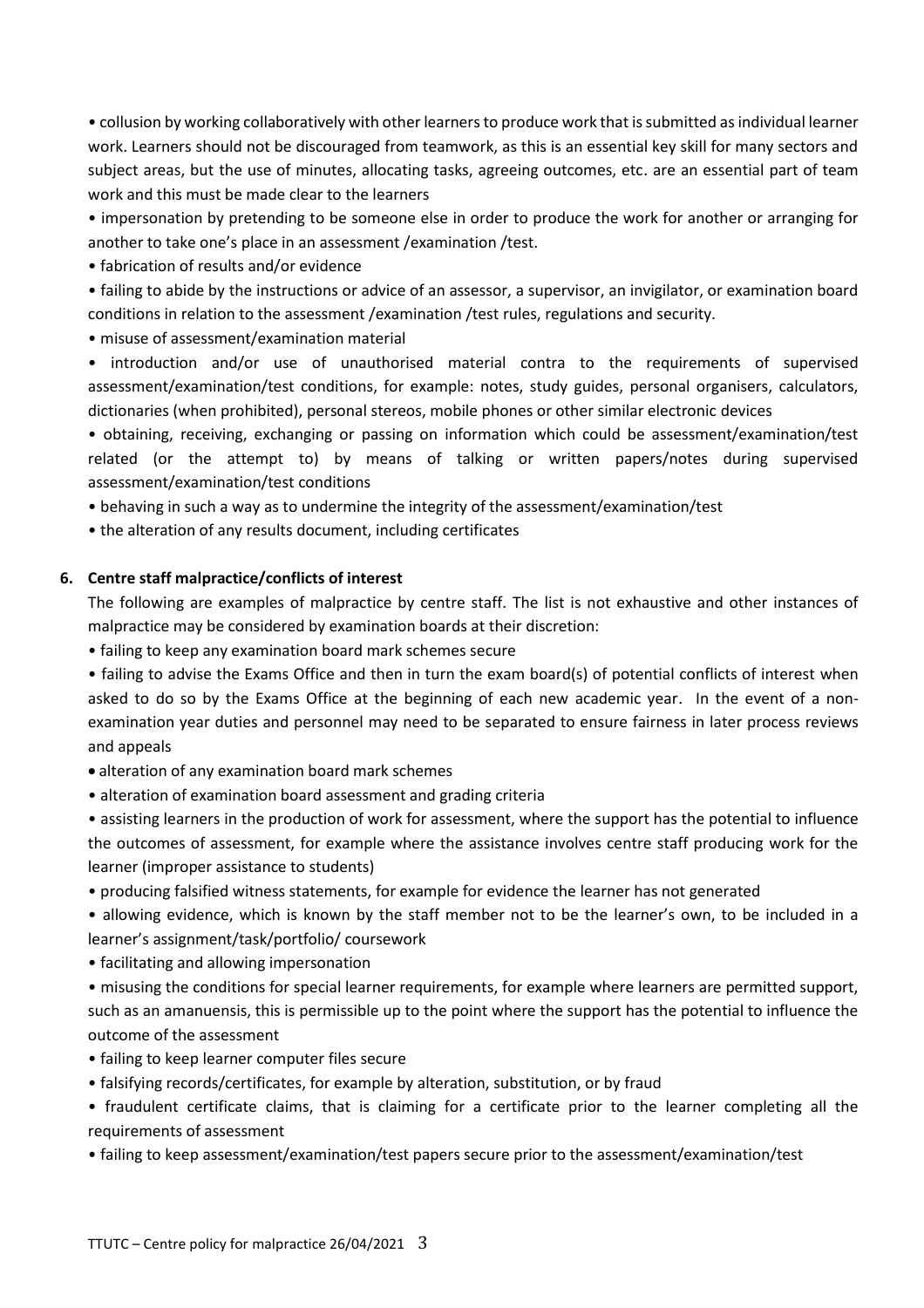- tampering with evidence will be classed as a breach of internal security. Where it is not possible to hold an examination series, evidence is to be kept in the exam safe room with limited access.
- over direction of students in preparation for common assessments for example, assisting candidates in the production of work
- failure to keep appropriate records of decisions made for the purposes of EQA in a non-examination year
- submission of grades that are not supported by evidence that staff know to be inaccurate in a nonexaminations year
- entering of students who were not originally intending to certificate a grade in a summer series of a nonexamination year
- failure to ensure that details of a student's final grade remains confidential in the event of a non-examination year. Students can be informed of grades achieved from a range of evidence on which their final grade will be based.

#### **7. Investigating alleged malpractice**

When dealing with alleged malpractice in a centre, the examination board will deal primarily with the Principal or a nominated senior leadership team representative. The examination board may require full access to a centre for investigation purposes. As part of the investigation the examination board retains the right to:

- involve the learner and others in the investigation process
- deal with the learner (if aged 18 or above) and/or the learner's representative.

This may occur, for example, when a learner's account of events is at variance with that of the centre. Where learners aged 18 or over are involved, they may wish to be assisted by centre personnel, parents or guardians.

During the investigation period, the examination board may:

- refuse learner registrations/entries
- withhold the release of results/certificate
- withhold test/examination papers if the security of a test/examination is considered at risk

#### **8. Dealing with malpractice and maladministration**

It is the responsibility of the Principal or their nominees to carry out an investigation into allegations of malpractice. Investigations into alleged malpractice against the Principal will normally be conducted by the Chair of the Governing Body of the UTC. The alleged incident must be reported to examination board at the earliest opportunity. The examination board reserves the right to carry out an independent investigation in full under any circumstances of alleged malpractice relating to a centre and full cooperation from the centre will be expected. If a member of centre staff discovers or suspects anyone of malpractice, the centre must make the individual fully aware (preferably in writing) at the earliest opportunity of the nature of the alleged malpractice and of the possible consequences should malpractice be proven.

#### **9. Appeals**

The examination board has established procedures for centres that are considering appeals against penalties and sanctions arising from malpractice. Appeals against a decision made by the examination board will normally be accepted only from Heads of Centres (on behalf of learners and/or members of staff) and from individual members of centre staff (in respect of a decision taken against them personally).